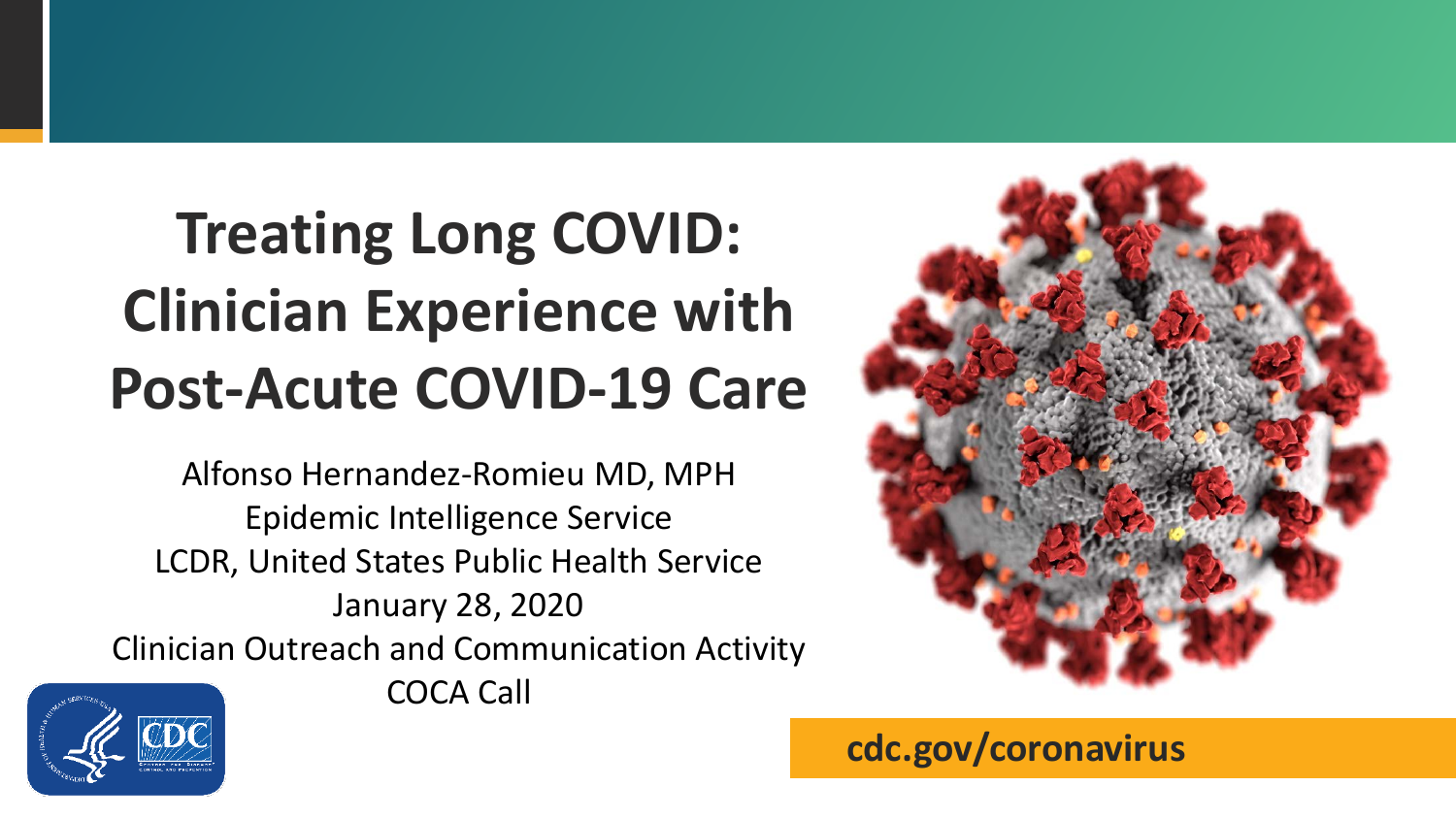## As reports of long-term COVID-19 symptoms emerged, the need for scientific research about **long COVID** has intensified.

#### **Newsweek**

'I Got COVID 9 Months Ago and Still Have **Symptoms'** 





Doctors are still searching for answers to why a portion of people who were diagnosed with COVID-19 are still suffering symptoms months later. Anderson Cooper reports.

#### **SCIENTIFIC AMERICAN**

**LOCAL // HEATHER KNIGHT** 

S.F. Millennial was fit and healthy before COVID-19. He's a disabled 'long-hauler' now

Heather Knight | Jan. 9, 2021 | Updated: Jan. 10, 2021 4:30 p.m.

#### The New York Times For Long-Haulers, Covid-19 Takes a Toll on Mind as Well as Body

"It makes you depressed, anxious that it's never going to go away."

#### Vox

#### The many strange long-term symptoms of Covid-19, explained

Long Covid "is a phenomenon that is really quite real and quite extensive," Anthony Fauci said.

By Lois Parshley | Dec 15, 2020, 4:20pm EST



#### **Coronavirus survivors plagued by** long-term ailments

Symptoms include losing sense of smell, dry cough, fever and chronic fatigue



#### Long Covid: 'I thought I'd get over this no problem'

By Claire Smyth **BC News NI** 



SHORT WAVE

What's It Like To Be A COVID-19 'Long Hauler'

November 9, 2020 - 4:00 AM ET



**PUBLIC HEALTH I OPINION** 

#### The Problem of 'Long Haul' **COVID**

More and more patients are dealing with major symptoms that linger for months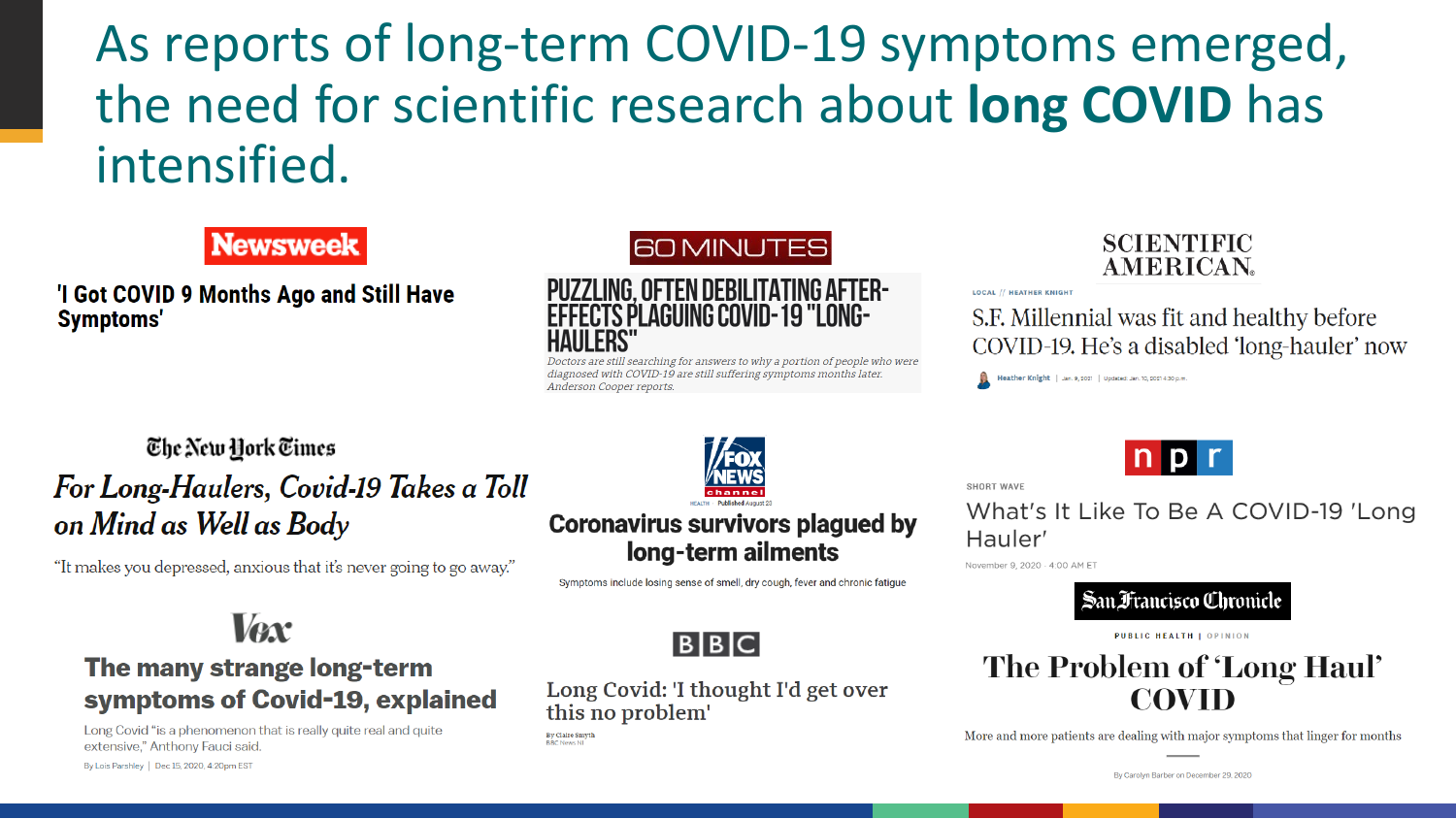Long COVID may overlap with other complications of acute COVID-19 illness making it **hard to define**.

# **Long COVID-19 Hospitalization complications Other\* PICS\*\***



\*Multisystem inflammatory disorder, Guillain-Barre, among others \*\*Post-Intensive Care Syndrome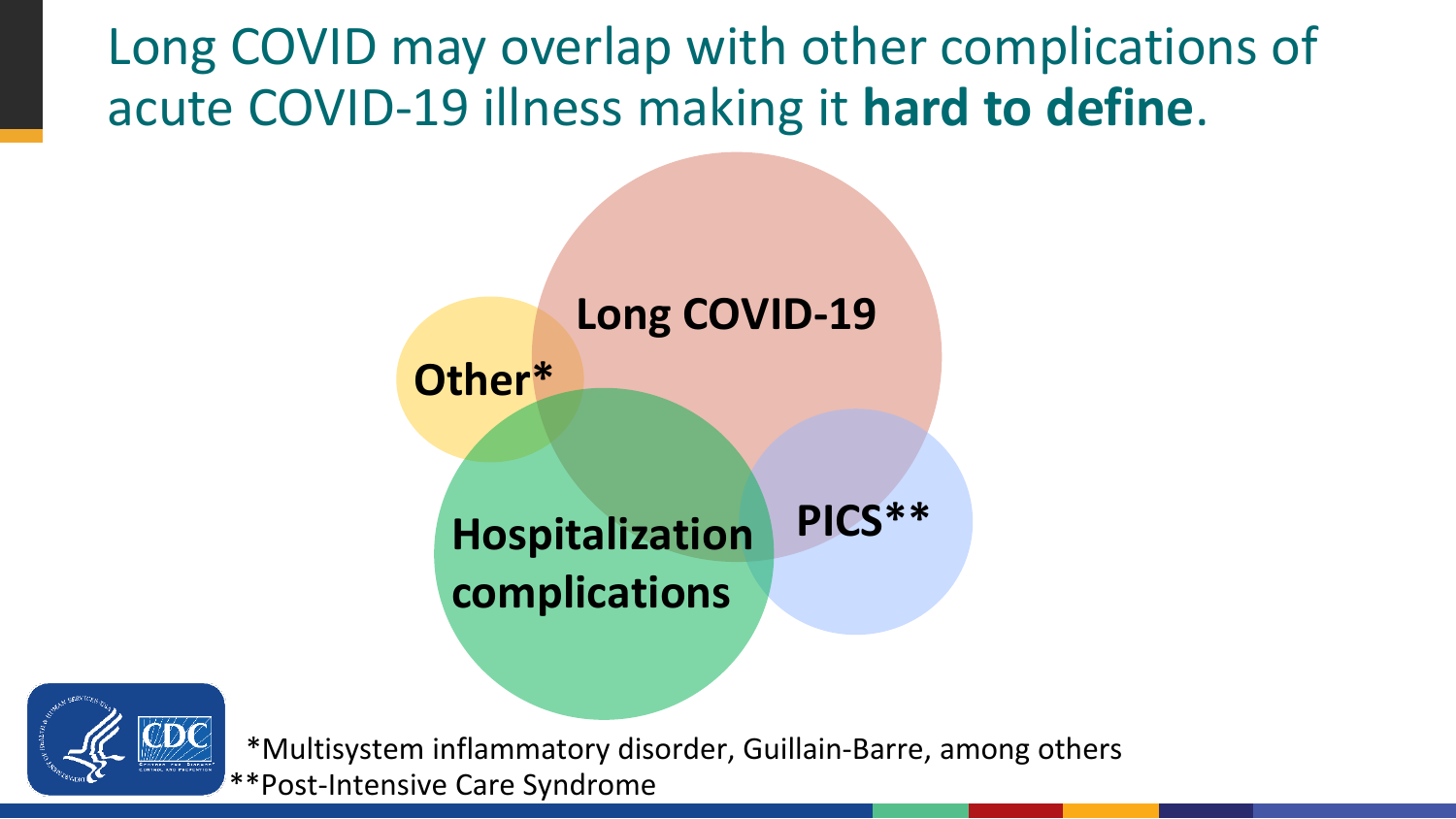Long COVID often presents as reported **persistent severe fatigue, headaches, and brain fog (mild subjective cognitive impairment) >4 weeks** after acute illness and may be **independent of acute illness severity.**

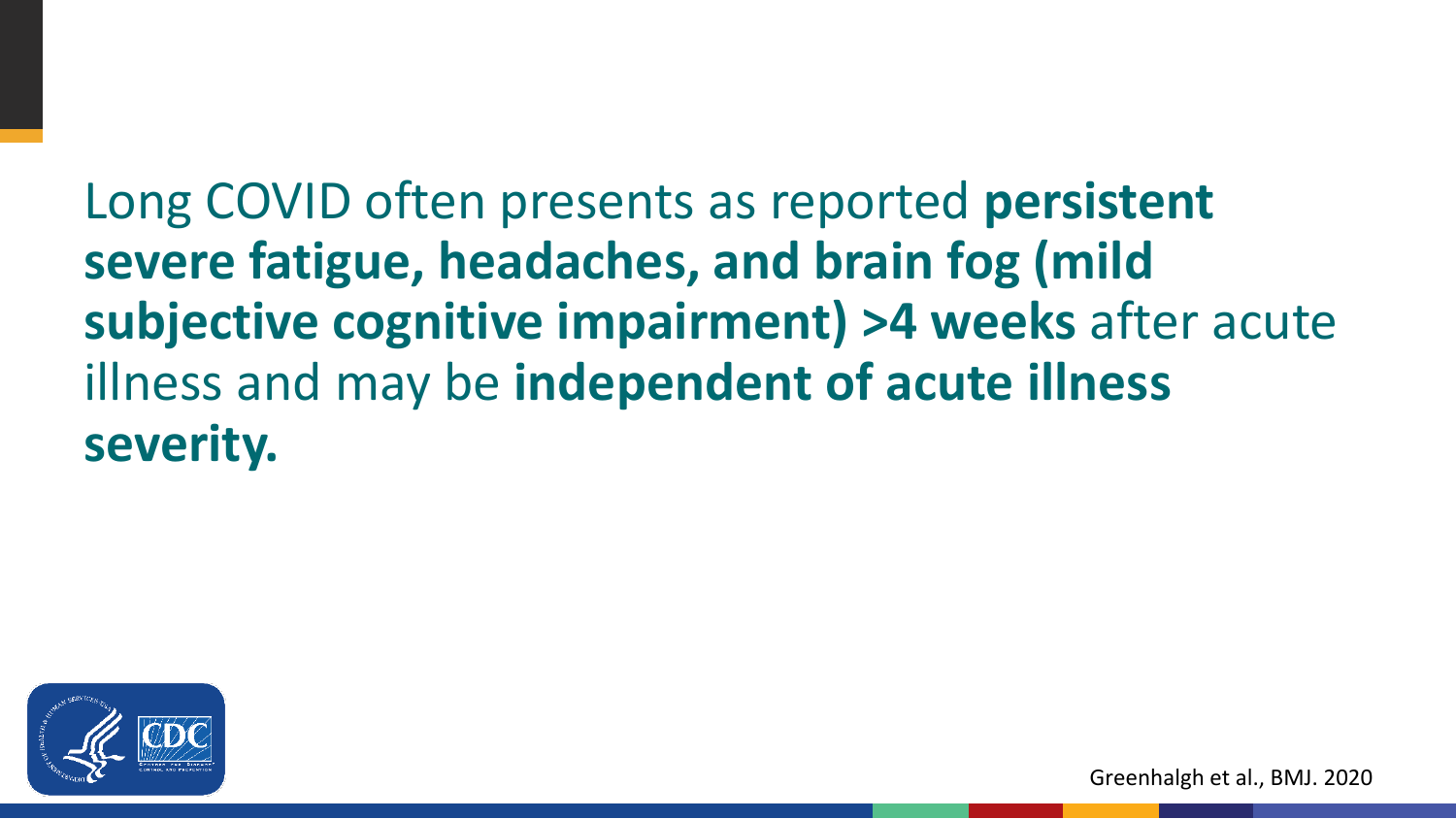## **Three quarters** of patients hospitalized with COVID-19 had **at least one ongoing symptom** 6 months after their acute illness.

Symptoms among 1,733 patients after hospitalization for COVID-19, China



5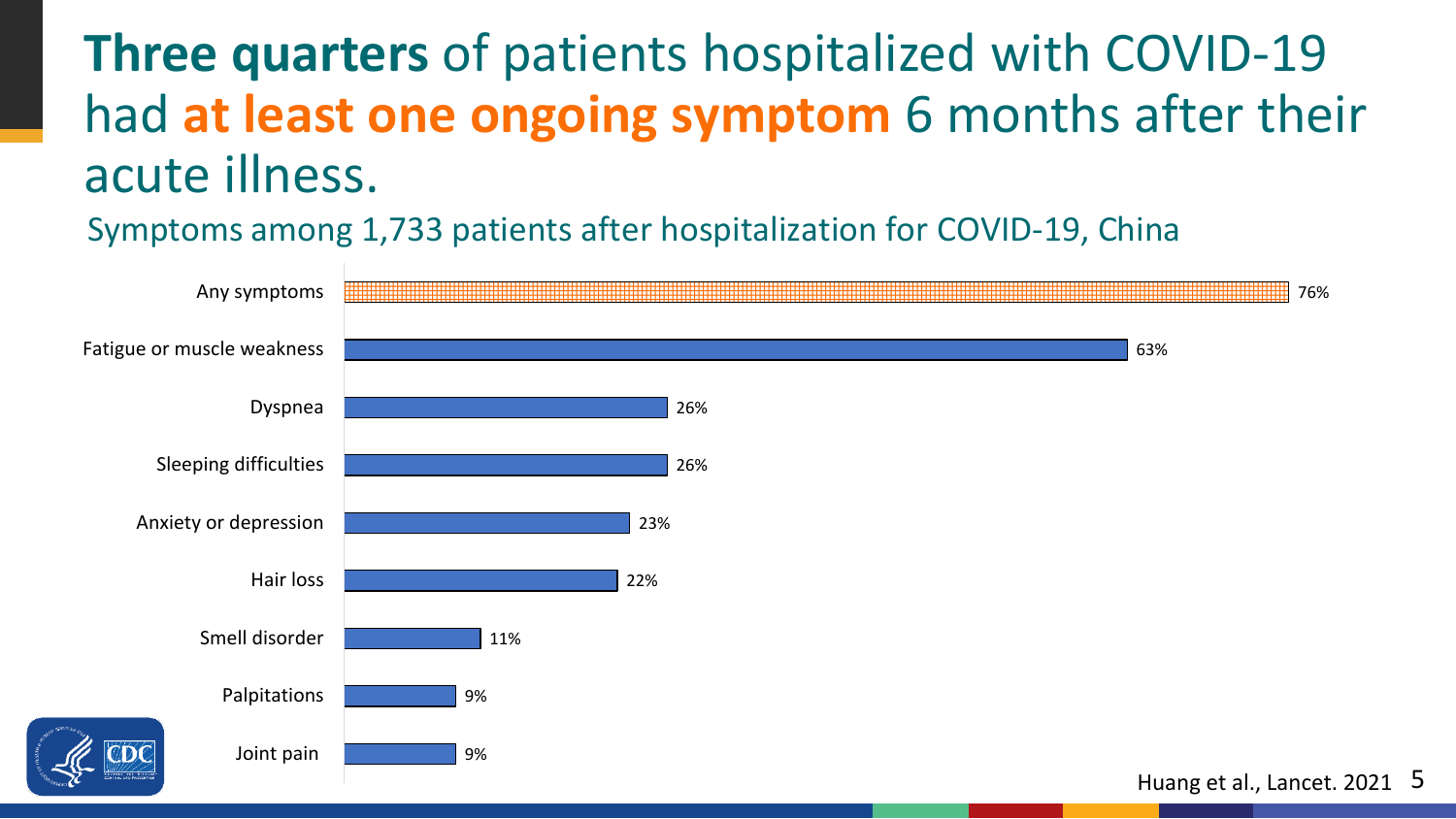## **One in five** patients **not requiring supplemental oxygen**  during hospitalization **had decreased lung function** after 6 months.

Pulmonary function and 6-minute walk test distance results among COVID-19 hospitalized patients 56%





LLN = lower limit of normal; DLCO = diffusion capacity for carbon monoxide

Huang et al., Lancet. 2021 6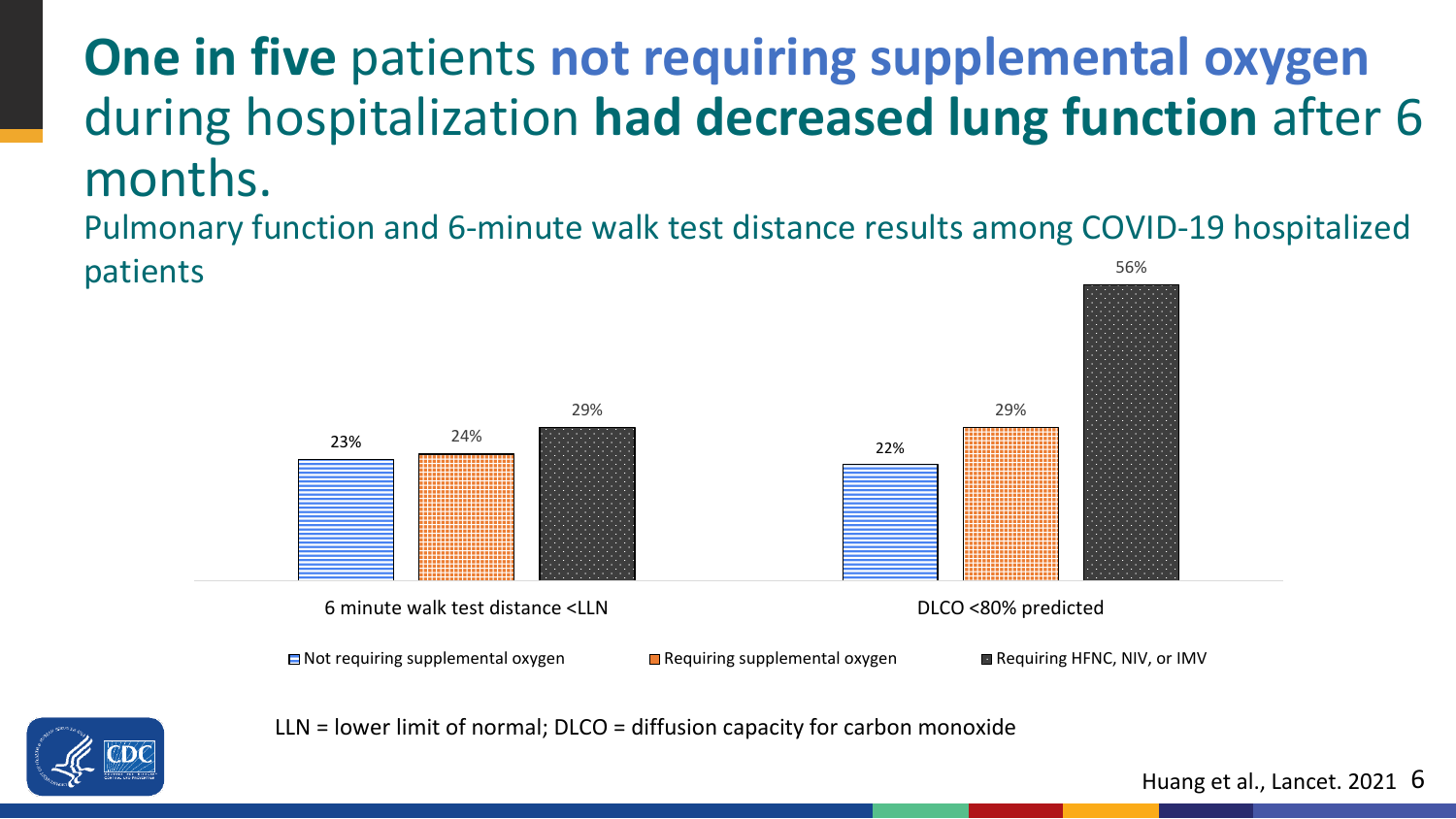# **Prolonged symptoms are common** among patients with mild COVID-19 disease **not requiring hospitalization**.

- Survey of patients in a post-COVID 19 clinic in France<sup>1</sup> and telephone surveys in the Faroe islands<sup>2</sup> and Switzerland<sup>3</sup>
	- 35-54% of patients with mild acute COVID-19 had **persistent symptoms after 2-4 months**
	- 50-76% of patients **reported new symptoms** not present in their acute COVID-19 illness **or symptoms that resolved and reappeared1**
	- 9% reported prolonged symptoms as **severe**<sup>2</sup>



1. Salmon-Ceron et al., J Infect. 2020 2. Petersen et al., Clin Infect Dis. 2020 3. Nehme et al., Ann Intern Med. 2020

7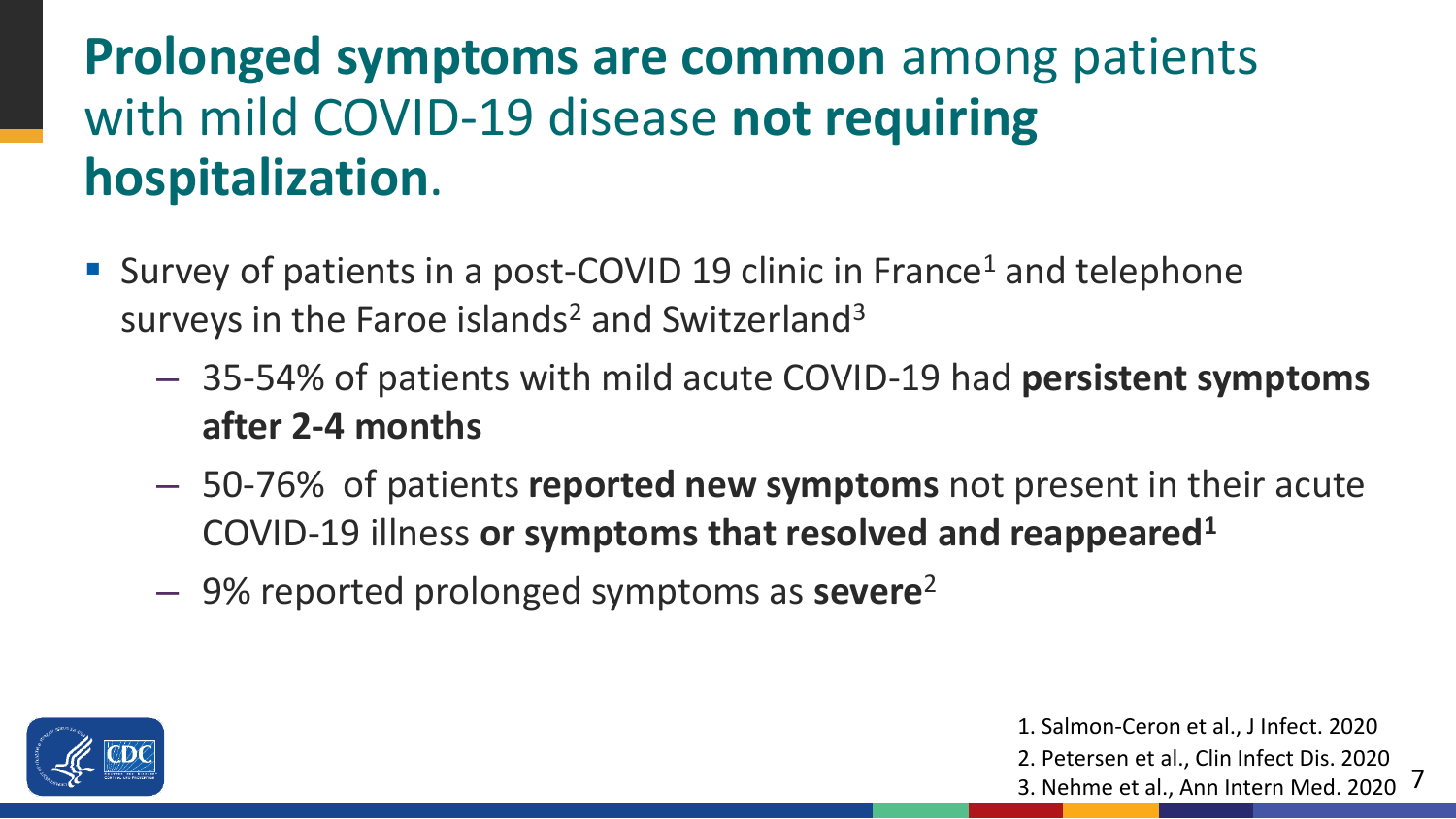# **More than one quarter** of patients **developed new neurological symptoms** after their acute COVID-19 illness.

COVID-19 symptoms among 70 non-hospitalized patients, France

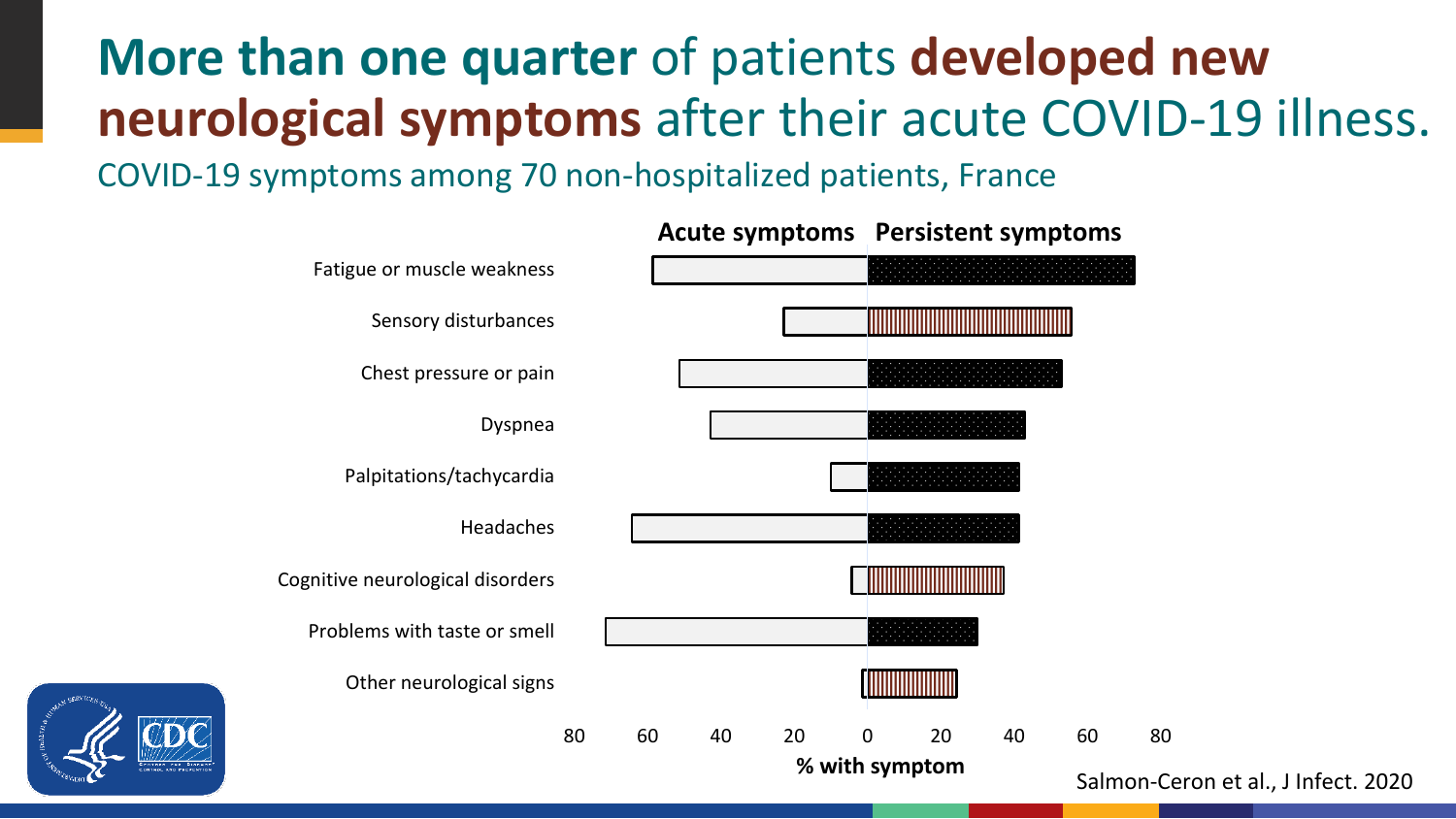# **Key points**

- New or persistent symptoms (lasting >4-6 months) may occur among patients with COVID-19 **regardless of acute episode severity.**
- In addition to respiratory symptoms, patients may present with fatigue, **sleeping difficulties, depression, anxiety, and neurological dysfunction**.
- Baseline and serial **comprehensive reviews of systems and physical exams** may better document possible long COVID manifestations and improve management.
- There is still a lot we do not understand, and empathy toward patients experiencing long COVID is fundamental.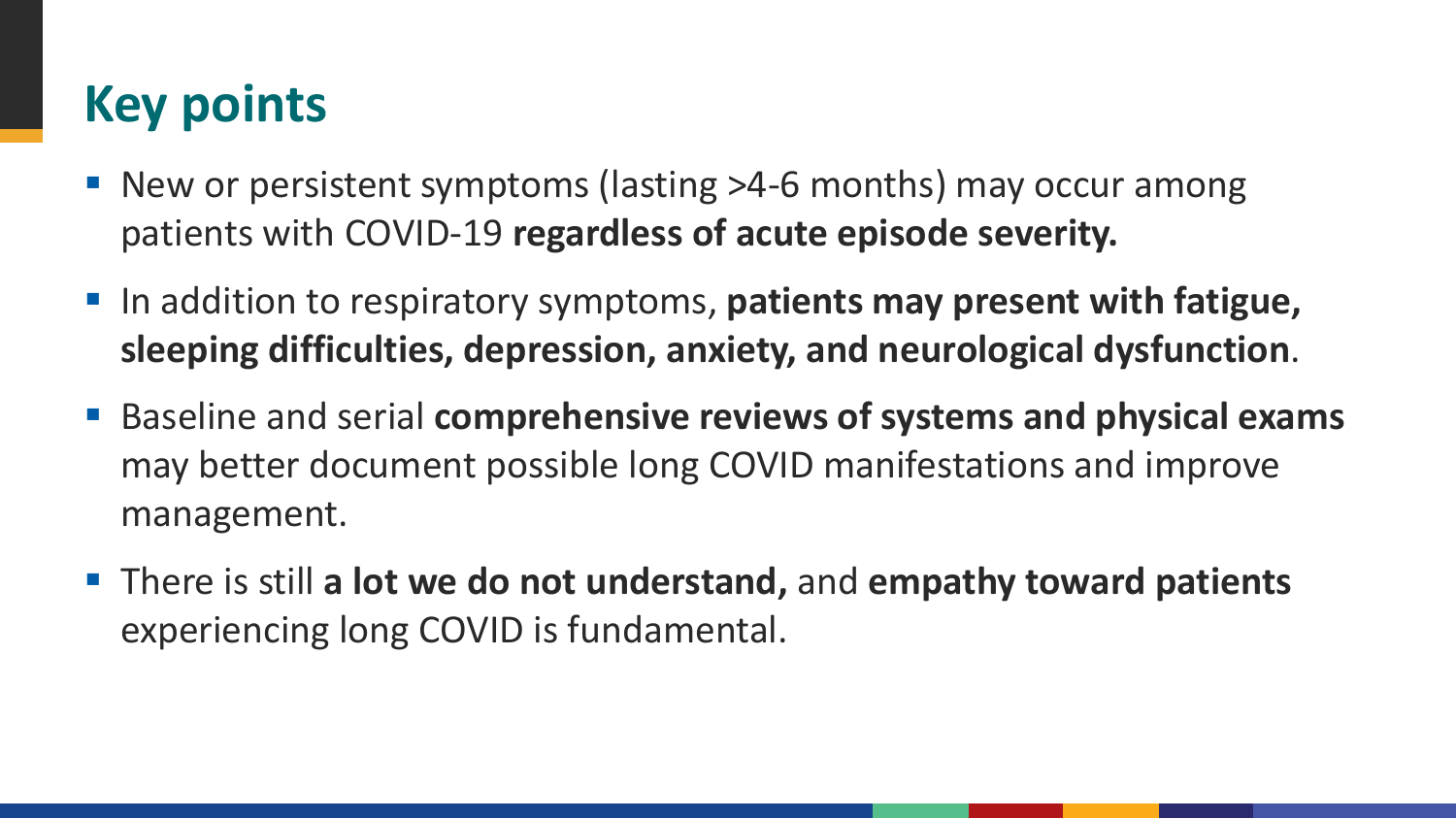## CDC is involved in a multipronged approach to **understand and characterize long COVID**.

- Cohort studies
- Administrative data and chart reviews
- Patient surveys
- **Clinician engagement**
- Partnering with other agencies and organizations
- **Public and clinical messaging**



Centers for Disease Control and Prevention CDC 24/7: Saving Lives, Protecting People™

#### YOUR HEALTH

#### Long-Term Effects of COVID-19

Updated Nov. 13, 2020 Print <https://www.cdc.gov/coronavirus/2019-ncov/long-term-effects.html>

#### **HEALTHCARE WORKERS**

### Late Sequelae of COVID-19

Updated Nov. 13, 2020 Print

<https://www.cdc.gov/coronavirus/2019-ncov/hcp/clinical-care/late-sequelae.html>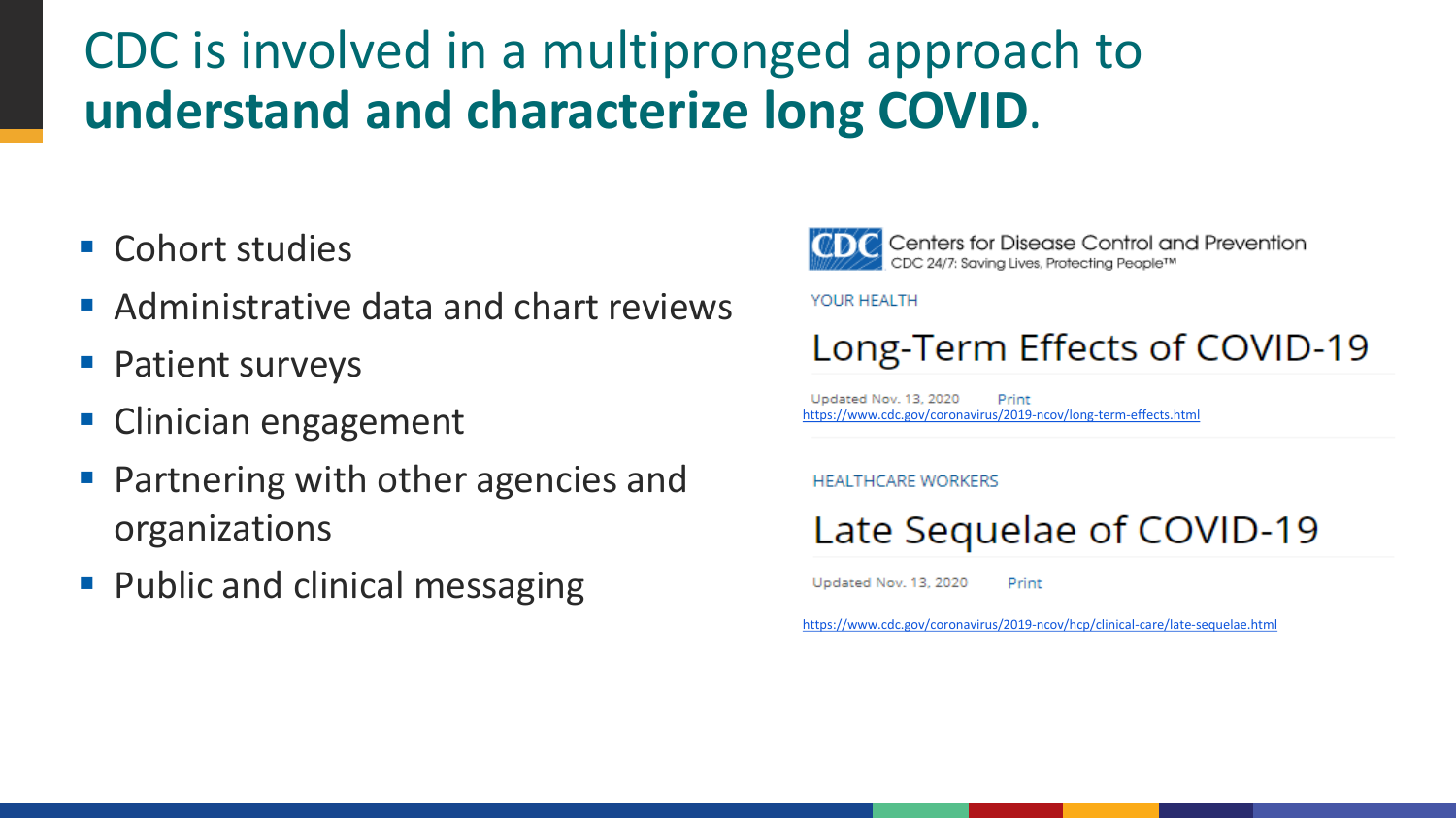## **Resources**

- **EX CDC webpages on long COVID:** 
	- For the general public: [https://www.cdc.gov/coronavirus/2019](https://www.cdc.gov/coronavirus/2019-ncov/long-term-effects.html) ncov/long-term-effects.html
	- For clinicians: [https://www.cdc.gov/coronavirus/2019-ncov/hcp/clinical](https://www.cdc.gov/coronavirus/2019-ncov/hcp/clinical-care/late-sequelae.html)care/late-sequelae.html
- **NIH Workshop on Post-Acute Sequelae of COVID-19**
	- Day 1: <https://videocast.nih.gov/watch=38878>
	- Day 2: <https://videocast.nih.gov/watch=38879>

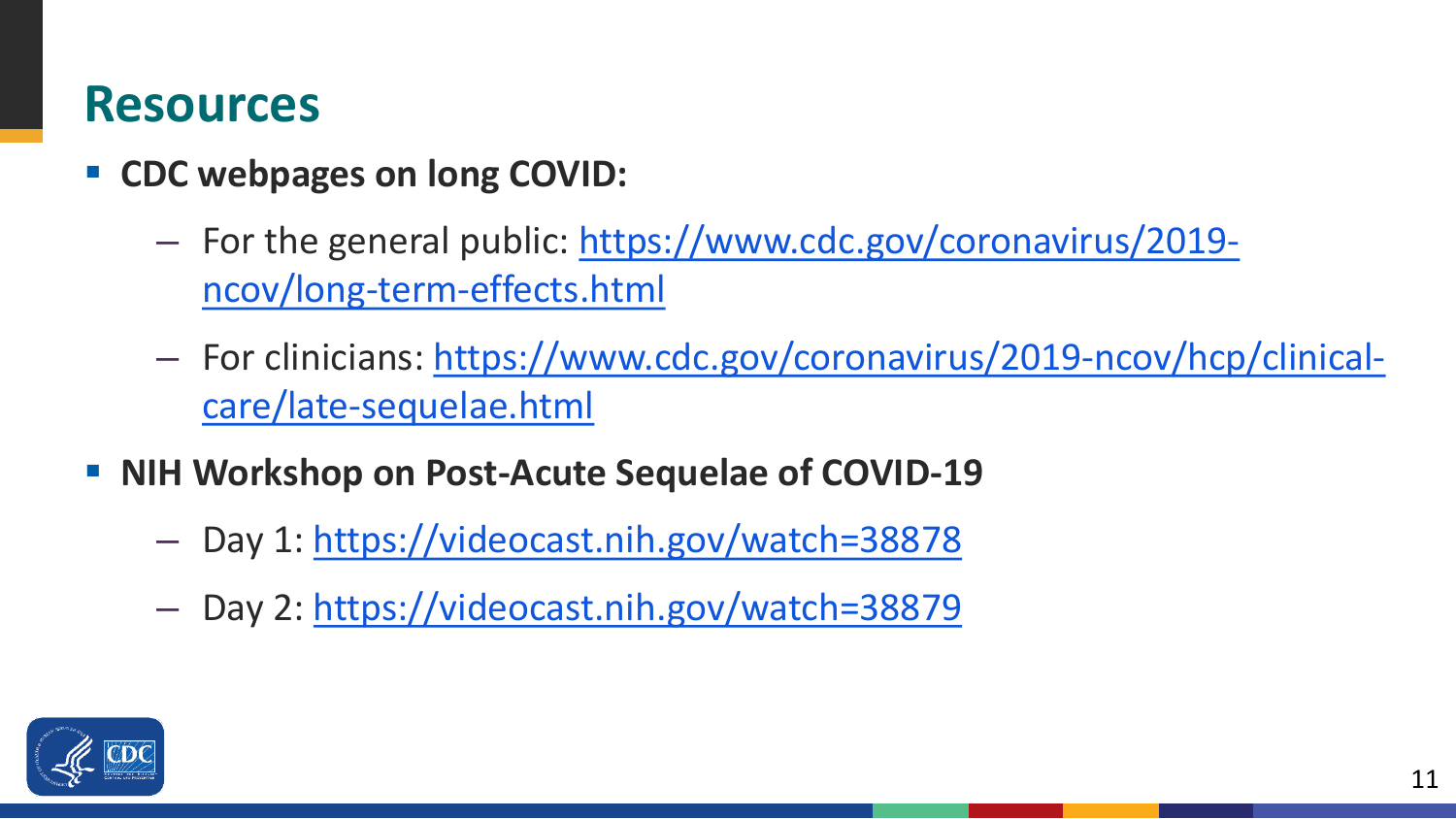## **References**

- Greenhalgh T, Knight M, A'Court C, Buxton M, Husain L. Management of post-acute covid-19 in primary care. BMJ. 2020 Aug 11;370:m3026.
- Huang C, Huang L, Wang Y, et al. 6-month consequences of COVID-19 in patients discharged from hospital: a cohort study. Lancet. 2021 Jan 8:S0140-6736(20)32656-8.
- Salmon-Ceron D, Slama D, De Broucker T, et al. Clinical, virological and imaging profile in patients with prolonged forms of COVID-19: A cross-sectional study. J Infect. 2020 Dec 4:S0163-4453(20)30762-3.
- Petersen MS, Kristiansen MF, Hanusson KD, et al. Long COVID in the Faroe Islands a longitudinal study among non-hospitalized patients. Clin Infect Dis. 2020 Nov 30:ciaa1792.

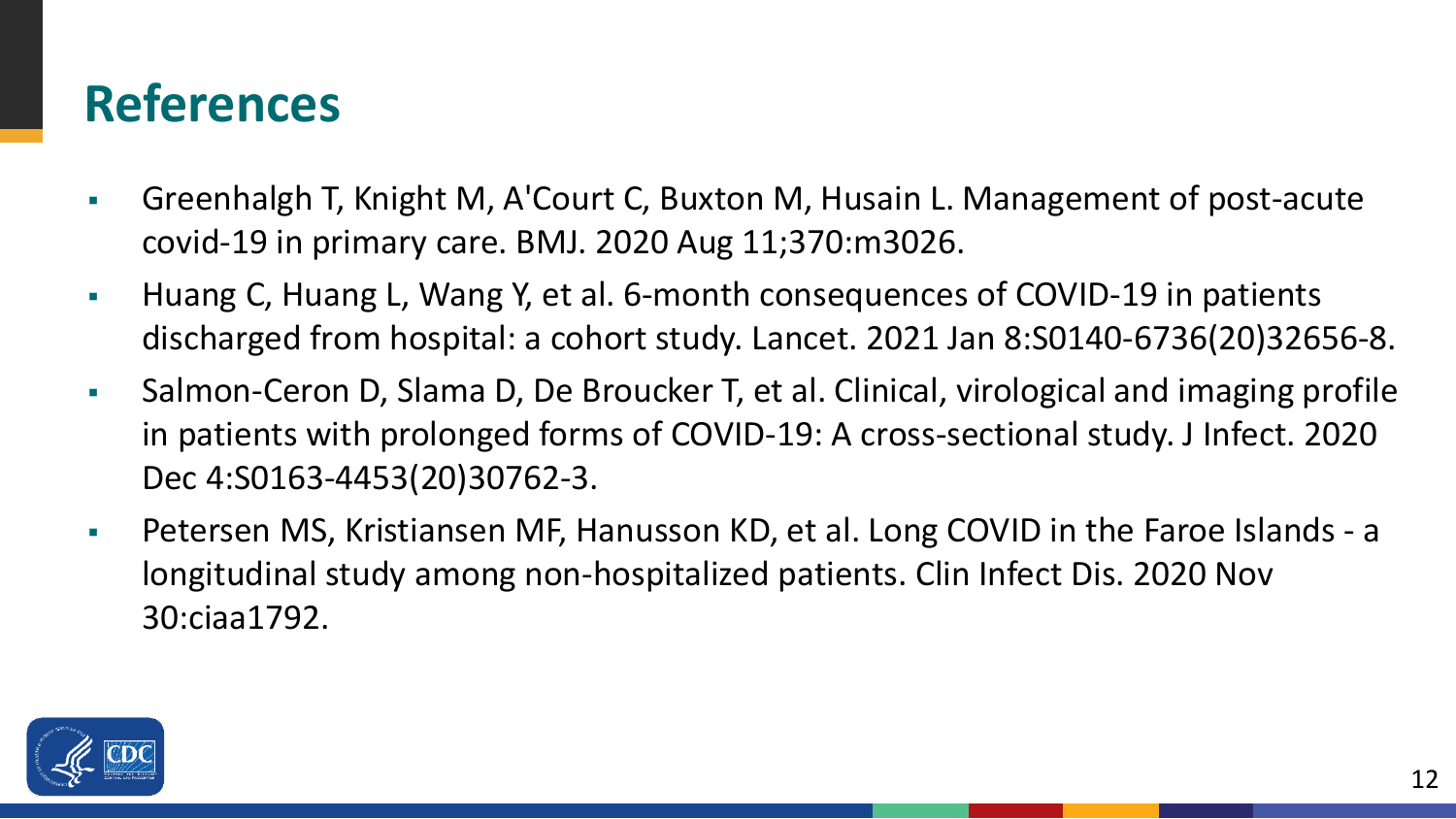# **Thank you**

**CDC COVID-19 Healthcare Systems and Worker Safety Task Force Healthcare Systems Coordination Unit**

**[eocmcctfhome@cdc.gov](mailto:eocmcctfhome@cdc.gov)**